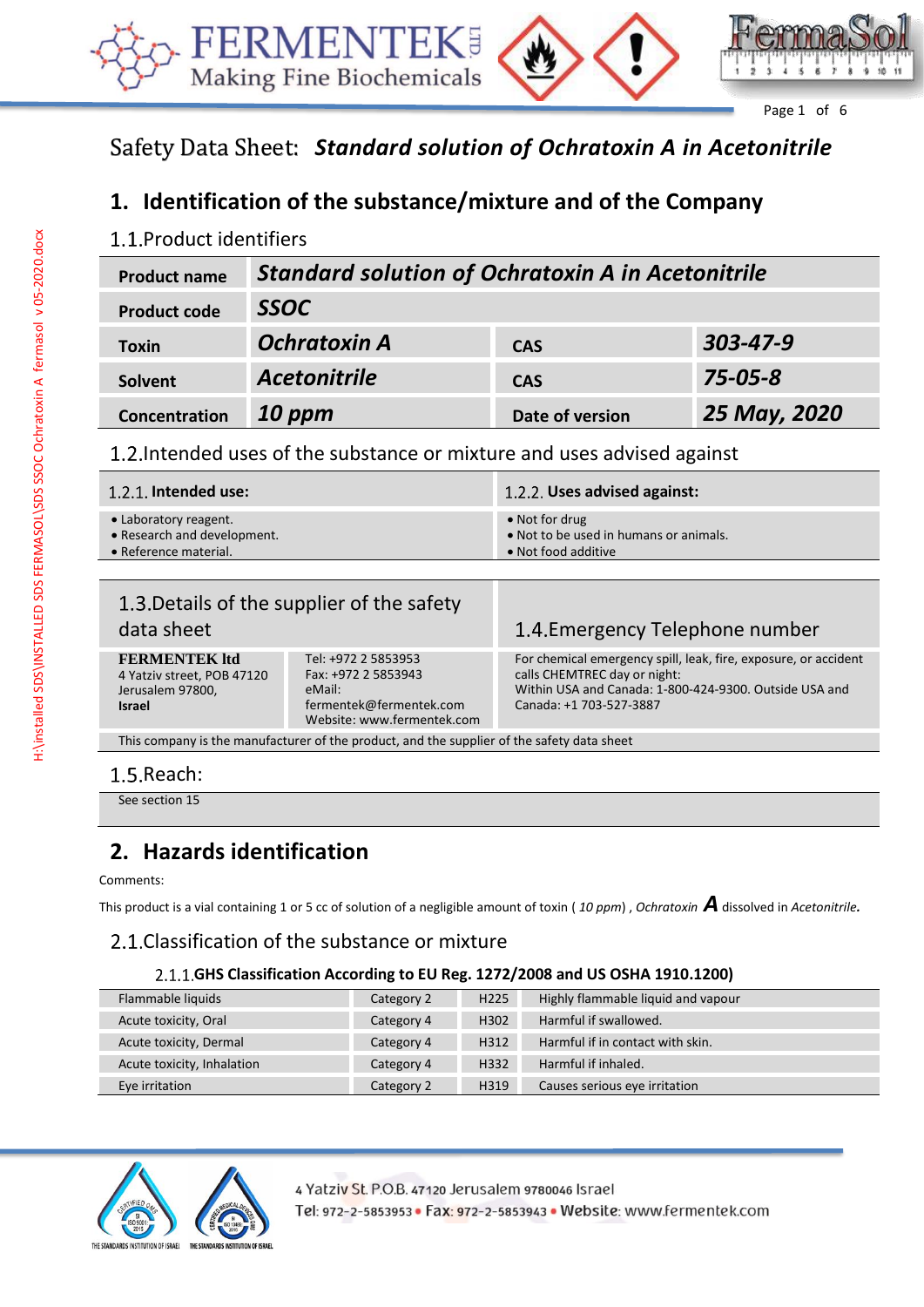

Page 2 of 6

## 2.2. GHS Label elements, including precautionary statements



#### **GHS Hazard Statements**

| H <sub>225</sub>                    | Highly flammable liquid and vapour                        |
|-------------------------------------|-----------------------------------------------------------|
| $H302 + H312 + H332$                | Harmful if swallowed, in contact with skin or if inhaled. |
| H319                                | Causes serious eye irritation.                            |
| 2.2.3. GHS Precautionary Statements |                                                           |

| P <sub>201</sub> | Obtain special instructions before use.                                                          |
|------------------|--------------------------------------------------------------------------------------------------|
| P <sub>202</sub> | Do not handle until all safety precautions have been read and understood.                        |
| P <sub>210</sub> | Keep away from heat, hot surfaces, sparks, open flames and other ignition sources. Do not smoke. |
| P <sub>280</sub> | Wear {protective gloves/protective clothing/eye protection/face protection}.                     |
| P <sub>262</sub> | Do not get in eyes, on skin, or on clothing                                                      |
| P <sub>264</sub> | Wash {hands} thoroughly after handling.                                                          |
| P <sub>270</sub> | Do not eat, drink or smoke when using this product.                                              |

#### **GHS Response Phrases**

| P308+313             | IF EXPOSED OR CONCERNED: Get medical advice/attention                                                                         |
|----------------------|-------------------------------------------------------------------------------------------------------------------------------|
| $P301 + P312 + P330$ | IF SWALLOWED: Call a POISON CENTER/doctor if you feel unwell. Rinse mouth.                                                    |
| $P302 + P352 + P312$ | IF ON SKIN: Wash with plenty of water. Call a POISON CENTER/doctor if you feel unwell.                                        |
| $P301 + P310 + P330$ | IF SWALLOWED: Immediately call a POISON CENTER/doctor. Rinse mouth.                                                           |
| $P304 + P340 + P312$ | IF INHALED: Remove person to fresh air and keep comfortable for breathing. Call a POISON<br>CENTER/doctor if you feel unwell. |

# **3. Composition/information on ingredients**

#### **Substance**

| Substance name: | <b>Acetonitrile</b>                                                       | Ochratoxin $\boldsymbol{A}$            |
|-----------------|---------------------------------------------------------------------------|----------------------------------------|
| Concentration   | < 100%                                                                    | (10 ppm) Negligible, no report needed. |
|                 | CAS: 75-05-8                                                              | CAS: 303-47-9                          |
|                 | Molecular Formula: C2H3N<br>Molecular Weight: 41.05                       |                                        |
| Classification  | Flam. Lig. 2; Acute Tox. 4; Eye Irrit. 2; H225, H302,<br>H332, H312, H319 |                                        |
| Mixture? Yes    |                                                                           |                                        |

## **4. First Aid Measures**

## 4.1. Description of First Aid Measures

| <b>General advice:</b> | Consult a physician. Show this safety data sheet to the doctor in attendance.                                |
|------------------------|--------------------------------------------------------------------------------------------------------------|
| Inhalation:            | If inhalled, move person into fresh air. If not breathing, give artificial respiration. Consult a physician. |
| <b>Skin Contact:</b>   | Wash off with soap and plenty of water. Consult a physician.                                                 |



4 Yatziv St. P.O.B. 47120 Jerusalem 9780046 Israel Tel: 972-2-5853953 · Fax: 972-2-5853943 · Website: www.fermentek.com

Γ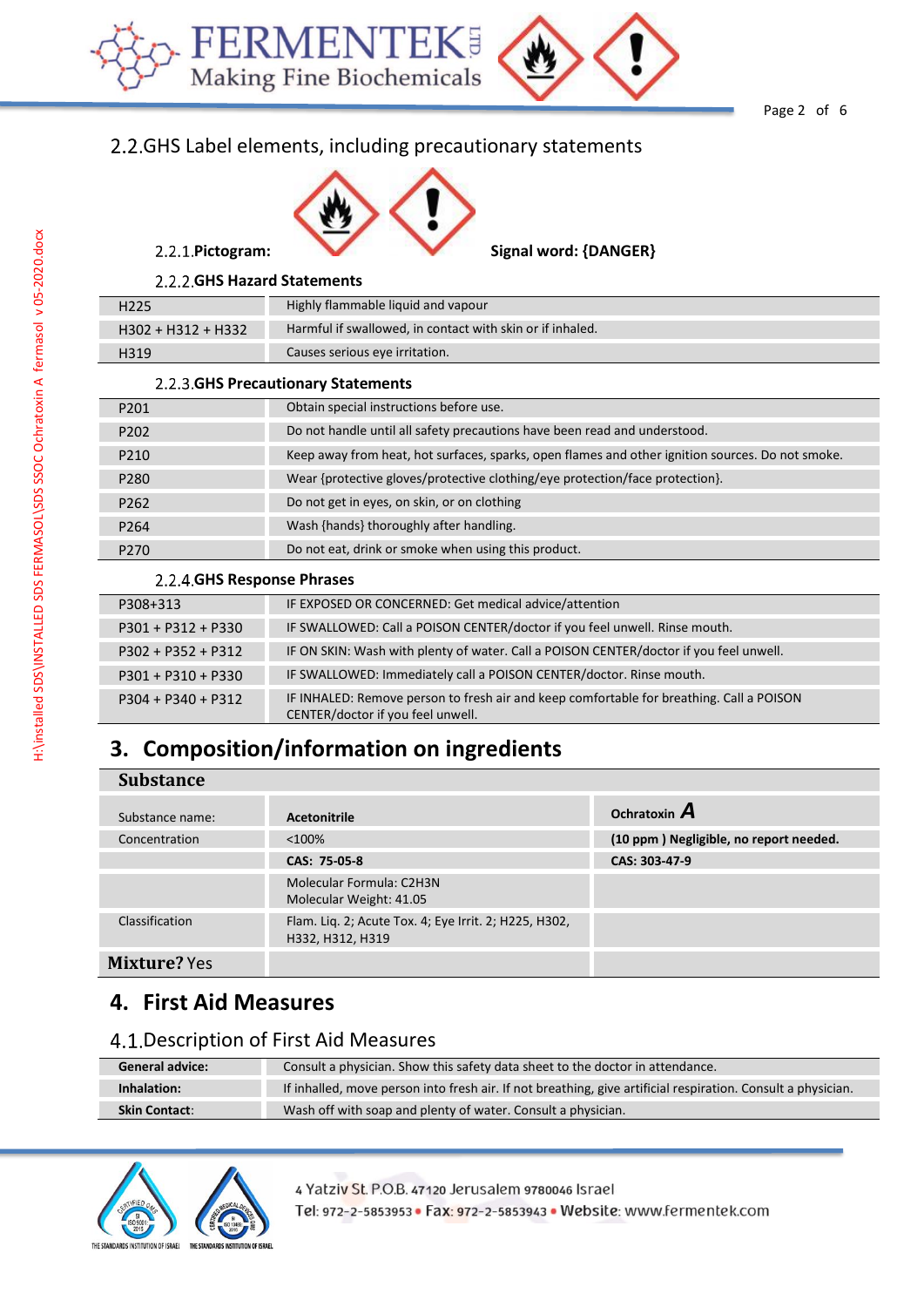



Page 3 of 6

| Eye contact: | Flush eyes with water. After initial flushing, remove any contact lenses and continue flushing for at<br>least 15 minutes. Keep eye wide open while rinsing. If symptoms persist, call a physician.                                           |
|--------------|-----------------------------------------------------------------------------------------------------------------------------------------------------------------------------------------------------------------------------------------------|
| Ingestion:   | Never give anything by mouth to an unconscious person. Wash out mouth with water. Do not induce<br>vomiting. If conscious, give half a litre of water to drink immediately. Transfer to hospital as soon as<br>possible. Consult a physician. |

#### Most important symptoms and effects, both acute and delayed

|  |  | The onset of symptoms is generally delayed pending conversion to cyanide., Nausea, Vomiting,<br>Diarrhoea, Headache, Dizziness, Rash, Cyanosis, excitement, depression, Drowsiness, impaired<br>judgment, Lack of coordination, stupor, death |
|--|--|-----------------------------------------------------------------------------------------------------------------------------------------------------------------------------------------------------------------------------------------------|
|--|--|-----------------------------------------------------------------------------------------------------------------------------------------------------------------------------------------------------------------------------------------------|

### Indication of any immediate medical attention and special treatment needed

Treat as cyanide poisoning., Always have on hand a cyanide first-aid kit, together with proper instructions., To the best of our knowledge, the chemical, physical, and toxicological properties have not been thoroughly investigated.

## **5. Fire-fighting measures**

#### 5.1. Extinguishing media

| Suitable extinguishing media   | Use water spray, alcohol-resistant foam, dry chemical or carbon dioxide. |
|--------------------------------|--------------------------------------------------------------------------|
| Unsuitable extinguishing media | None known                                                               |

#### 5.2. Other information

| <b>Hazardous combustion</b><br>products | Carbon oxides, Nitrogen oxides (NOx)                                                                          |
|-----------------------------------------|---------------------------------------------------------------------------------------------------------------|
| <b>Advice for firefighters</b>          | Wear self-contained breathing apparatus for fire fighting if necessary. Wear protective suit if<br>necessary. |

## **6. Accidental release measures**

#### 6.1. Personal precautions, protective equipment and emergency procedures

| Personal precautions | Use personal protective equipment as required. Keep people away from and upwind of |  |
|----------------------|------------------------------------------------------------------------------------|--|
|                      | spill/leak.                                                                        |  |

#### Environmental precautions

Environmental precautions Prevent further leakage or spillage if safe to do so. Prevent product from entering drains.

#### Methods and material for containment and cleaning up

| Methods for containment: | Prevent further leakage or spillage if safe to do so. Cover powder spill with plastic sheet or tarp<br>to minimize spreading. Dike far ahead of liquid spill for later disposal.                                                                                                                                                                                                  |
|--------------------------|-----------------------------------------------------------------------------------------------------------------------------------------------------------------------------------------------------------------------------------------------------------------------------------------------------------------------------------------------------------------------------------|
| Methods for cleaning up: | Clean-up should be dealt with only by qualified personnel familiar with the specific substance.<br>Cover liquid spill with sand, earth or other non-combustible absorbent material (e.g. sand,<br>earth, diatomaceous earth, and vermiculite). Cover powder spill with plastic sheet or tarp to<br>minimize spreading. Sweep up and shovel into suitable containers for disposal. |

# **7. Handling and storage**

### 7.1. Precautions for safe handling

| Advice on safe handling: | Avoid contact with skin, eyes or clothing. Use personal protective equipment as required. Wash<br>contaminated clothing before reuse. Do not breathe dust/fume/gas/mist/vapors/spray. Do not |
|--------------------------|----------------------------------------------------------------------------------------------------------------------------------------------------------------------------------------------|
|                          | eat, drink or smoke when using this product.                                                                                                                                                 |



4 Yatziv St. P.O.B. 47120 Jerusalem 9780046 Israel Tel: 972-2-5853953 · Fax: 972-2-5853943 · Website: www.fermentek.com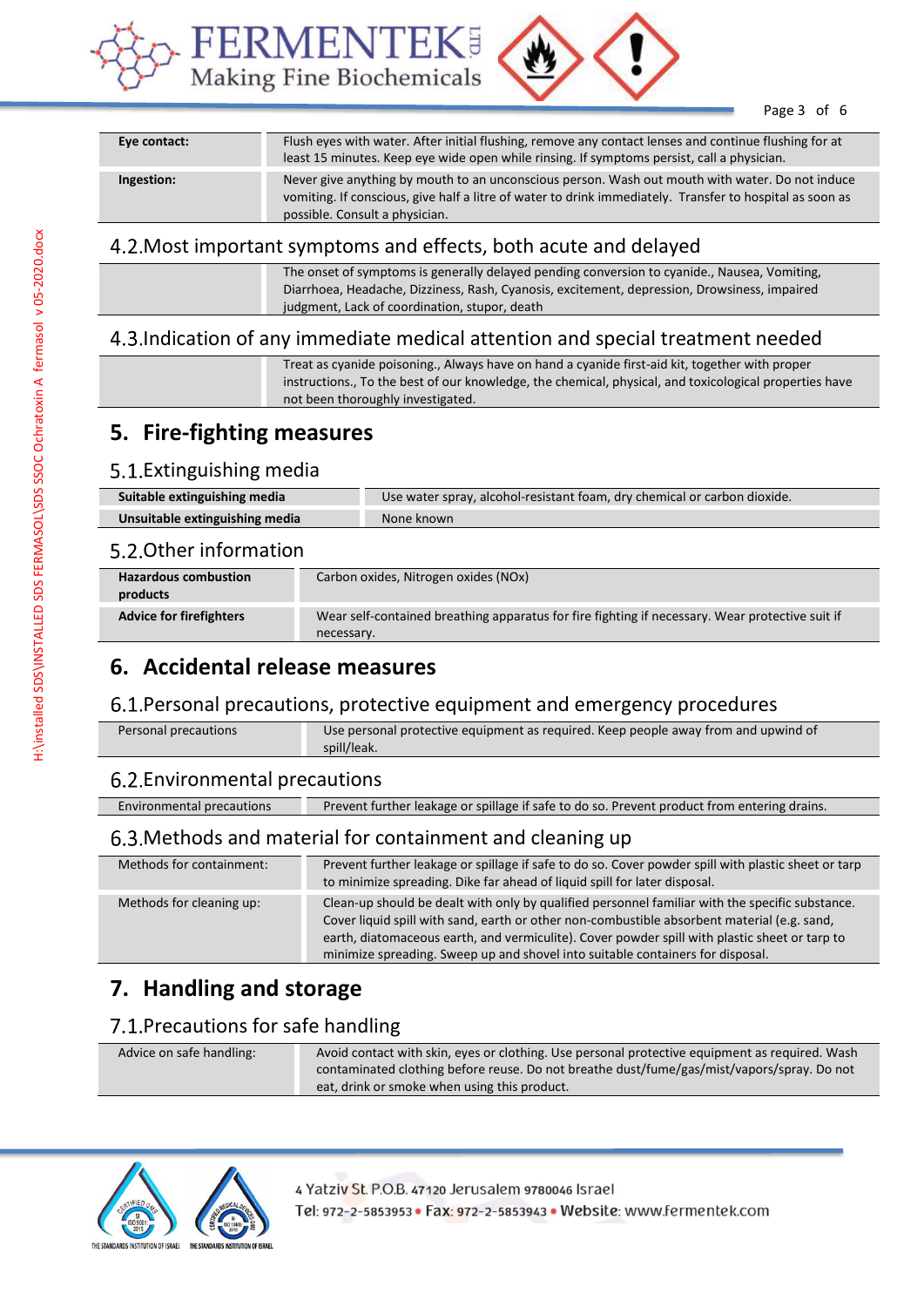



Page 4 of 6

## 7.2. Conditions for safe storage, including any incompatibilities

| <b>Storage Conditions:</b> | Keep container tightly closed in a dry and well-ventilated place.<br>Keep out of the reach of children.<br>Reportedly, Light sensitive.<br>Store at -20 °C. |
|----------------------------|-------------------------------------------------------------------------------------------------------------------------------------------------------------|
| Suitable packaging         | Must only be kept in original packaging.                                                                                                                    |
| Incompatible<br>materials: | None known based on information available.                                                                                                                  |

# **8. Exposure Controls/Personal Protection**

## 8.1. Control parameters

| Control parameters                  | Components with workplace control parameters                                                                                                                                                            |
|-------------------------------------|---------------------------------------------------------------------------------------------------------------------------------------------------------------------------------------------------------|
| 8.2. Exposure controls              |                                                                                                                                                                                                         |
| Appropriate<br>engineering controls | Showers, Eyewash stations, Ventilation systems<br>Avoid contact with skin, eyes and clothing.<br>Wash hands before breaks and immediately after handling the product.<br>Use fumehood for routine work. |

## 8.3. Personal protective equipment

| [PPE=Personal]<br><b>Protection Equipment]</b> | The employer/end user, prior to use of this product should perform all recommendations below are<br>advisory in nature and a risk assessment. The type of protective equipment must be selected based on<br>the amount and concentration of the dangerous material being used in the workplace.                                                                                                                                                                   |
|------------------------------------------------|-------------------------------------------------------------------------------------------------------------------------------------------------------------------------------------------------------------------------------------------------------------------------------------------------------------------------------------------------------------------------------------------------------------------------------------------------------------------|
| <b>PPE: Respiratory</b><br>protection          | Where risk assessment shows air-purifying respirators are appropriate use a fullface particle respirator<br>type N100 (US) or type P3 (EN 143) respirator cartridges as a backup to engineering controls. If the<br>respirator is the sole means of protection, use a full-face supplied air respirator. Use respirators and<br>components tested and approved under appropriate government standards such as NIOSH (US) or CEN<br>$(EU)$ .                       |
| <b>PPE: Hand Protection:</b>                   | Handle with gloves. Gloves must be inspected prior to use. Use proper glove removal techniques to avoid<br>skin contact with this product. Dispose of contaminated gloves after use in accordance with applicable<br>laws and good laboratory practices, and wash and dry hands                                                                                                                                                                                   |
| PPE: Eye Protection:                           | Use a face shield and safety glasses. Use equipment for eye protection tested and approved under<br>appropriate government standards such as NIOSH (US) or EN 166 (EU)                                                                                                                                                                                                                                                                                            |
| PPE: Skin and Body<br>Protection:              | Handle with gloves. Gloves must be inspected prior to use. Use proper glove removal technique (without<br>touching glove's outer surface) to avoid skin contact with this product. Dispose of contaminated gloves<br>after use in accordance with applicable laws and good laboratory practices. Wash and dry hands. The<br>selected protective gloves have to satisfy the specifications of Regulation (EU) 2016/425 and the<br>standard EN 374 derived from it. |
|                                                |                                                                                                                                                                                                                                                                                                                                                                                                                                                                   |

# **9. Physical and chemical properties**

## 9.1. Physical / chemical properties

| <b>Physical State at room temperature</b>     | Clear liquid    |
|-----------------------------------------------|-----------------|
| Color                                         | Colorless       |
| Odor                                          | Ether-like      |
| Melting/freezing point                        | $-48^{\circ}$ C |
| No further safety relevant data are available |                 |

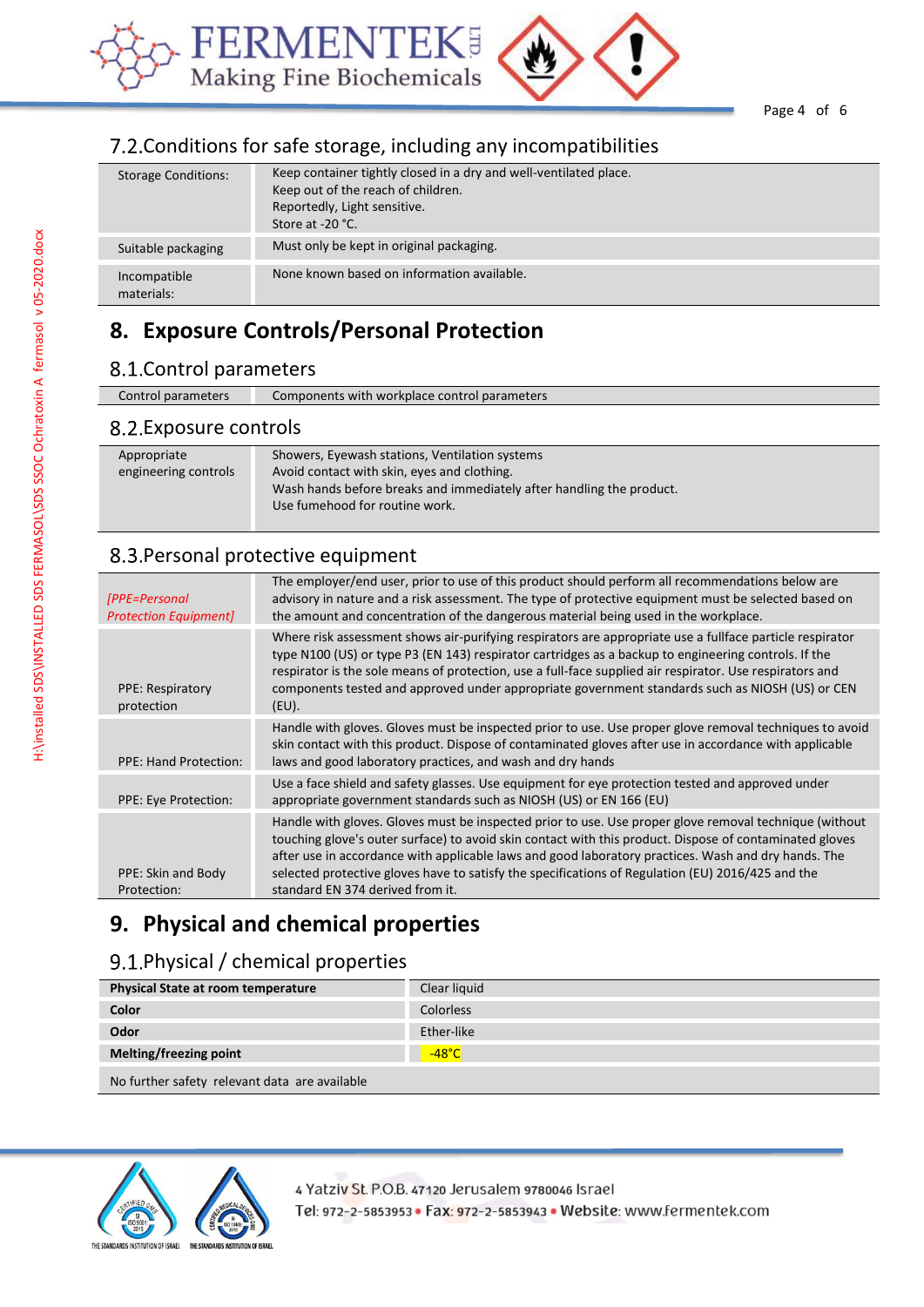



Page 5 of 6

# **10.Stability and reactivity**

| <b>Reactivity:</b>                        | No information available.          |
|-------------------------------------------|------------------------------------|
| <b>Chemical stability:</b>                | Stable under normal conditions.    |
| <b>Conditions to avoid</b>                | Heat, flames and sparks. Sunlight. |
| Incompatible materials                    | Strong reducers and exidizers      |
| <b>Possibility of Hazardous Reactions</b> | None under normal processing       |
| <b>Hazardous decomposition products</b>   | Carbon oxides                      |

# **11.Toxicological information**

### 11.1. Information on toxicological effects

| 11.1.1. Acute Toxicity                               |                                                   |
|------------------------------------------------------|---------------------------------------------------|
| <b>Acute toxicity. Oral</b>                          | LD50 Oral - Rat - 2.460 mg/kg                     |
| Inhalation: (Regulation (EC) No 1272/2008, Annex VI) | LC50 Inhalation - Rat - 4 h - 27,3 mg/l           |
| Accute toxicity - Skin corrosion/irritation:         | LD50 Dermal - Rabbit - $> 2.000$ mg/kg            |
| Serious eye damage/eye irritation:                   | <b>Positive</b>                                   |
| Respiratory or skin sensitization/corrosion:         | Negative.                                         |
| 11.1.2. Germ cell mutagenicity:                      | Negative.                                         |
| 11.1.3. Carcinogenicity:                             | No evidence of carcinogenicity in animal studies. |
| 11.1.4. Reproductive<br>toxicity/Teratogenicity:     | No evidence of carcinogenicity in animal studies. |
| $STOT-SE$ – single exposure (GHS):                   | <b>Negative</b>                                   |
| STOT-SE - repeated exposure (GHS):                   | <b>Negative</b>                                   |
| <b>Aspiration hazard:</b>                            | No data available                                 |

## 11.2. Additional information

| <b>RTECS</b><br>number | AL7700000<br>' Acetonitrile |
|------------------------|-----------------------------|
|                        |                             |

# **12.Ecological Information**

| <b>Eco-Toxicity</b>   | No further relevant information available  |
|-----------------------|--------------------------------------------|
| Other adverse effects | No further relevant information available. |

## **13.Disposal Considerations**

### 13.1. Waste treatment methods

| Waste from residues / unused products | Dispose of in accordance with local regulations |
|---------------------------------------|-------------------------------------------------|
| Contaminated packaging                | Dispose of as unused product                    |